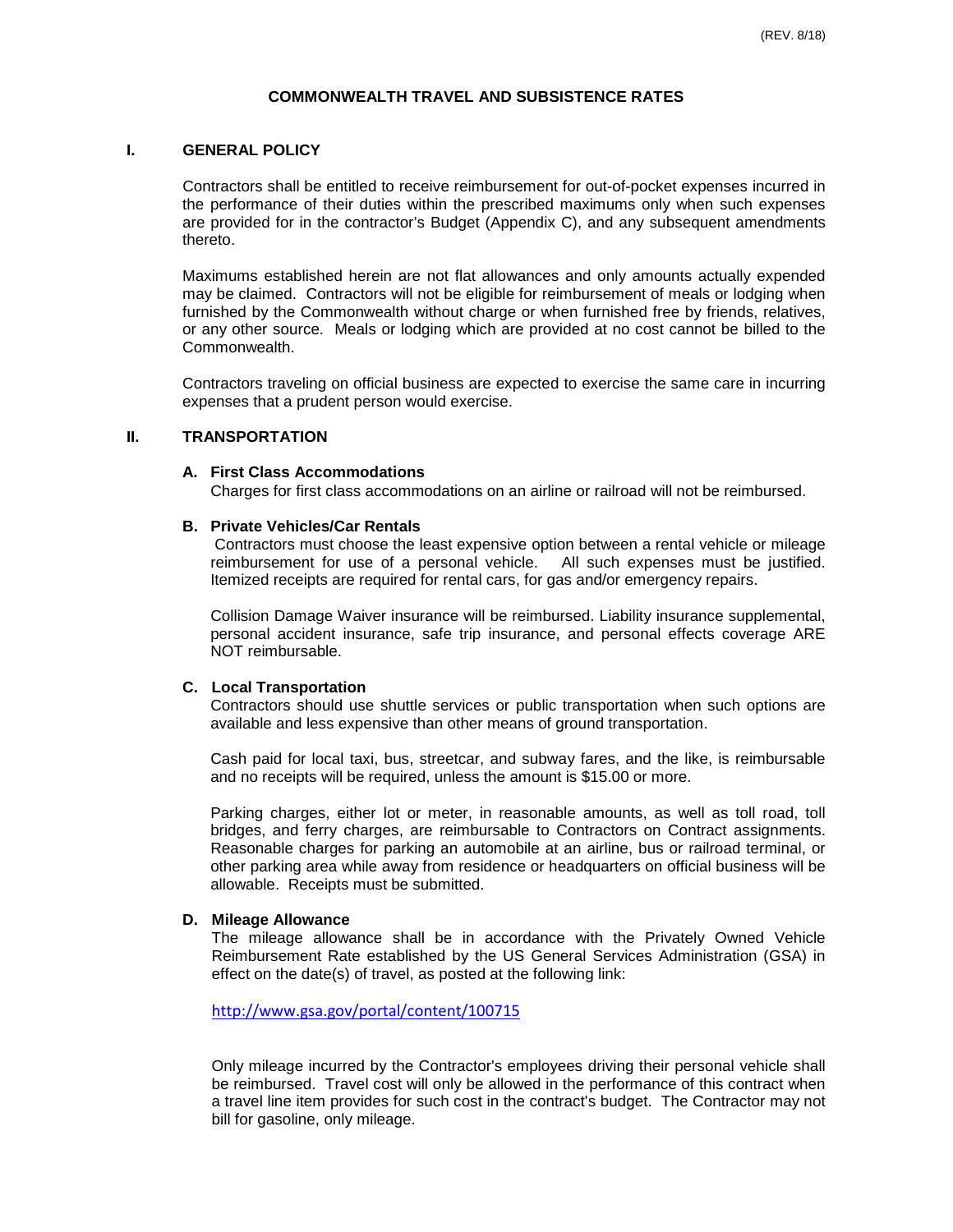## **E. Air Travel**

The use of special lower fare airline tickets, such as supersavers, 30-day advance bookings, and senior citizen discounts, etc, is recommended when this type of ticket is practical and there is significant cost savings to the Commonwealth.

Cancellation fees resulting from the Commonwealth's decision to cancel a trip will be paid by the Commonwealth. Cancellation fees resulting from the Contractors decision to cancel a trip will be the responsibility of the Contractor and not billable to the Commonwealth unless approved by the Department's Project Officer.

## **F. Baggage Handling**

Reimbursement is allowable for baggage handling and gratuities when using public transportation or conveniences (e.g. taxi air porter services, or airport/rail curbside check-in), or when using a lodging facility that has porterage (e.g. bell person) services, rather than a facility where travelers are expected to carry their own luggage. The gratuity for baggage handling is limited to \$1.50 per piece. Gratuities for baggage storage, as needed (e.g. between appointments or between hotels and meeting places) will be reimbursed at actual cost.

## **G. Fines**

Parking fines or moving vehicle violation fines are not reimbursable.

## **III. LODGING**

#### **A. General**

Lodging costs will only be allowed in the performance of this contract when a travel line item provides for such costs in the contract's budget.

Hotel charges will not be reimbursed if the Contractor is negligent in canceling reservations in accordance with the hotel's policy.

Lodging rate allowances are not flat allowances. The maximum per night lodging rates follow GSA maximum allowable lodging rates, as posted at the following link:

<http://www.gsa.gov/portal/content/104877>

Contractors will only be reimbursed for actual expenses incurred. Copies of hotel receipts must be provided with the invoice submitted to the Department.

In those instances when lodging cannot be secured within the established lodging rate allowance (See paragraph B, below), Contractors may exceed the allowance if written justification is provided to the Project Officer at the Department. Contractor must contact three hotels to receive price quotes. Written documentation of the solicitation of three bids must be provided with the invoice submitted to the Department for payment.

Lodging rate allowances may be exceeded when a Contractor must stay at a specific lodging facility where the Contractor's presence is required by the nature of the official business (e.g. location of conference, training course, convention). A written explanation must be provided on the invoice submitted to the Department for payment.

## **IV. SUBSISTENCE**

## **A. General**

Subsistence allowances are not flat allowances and only amounts actually expended may be claimed. Subsistence receipts must be submitted with the request for reimbursement. Reimbursement for alcoholic beverages is prohibited.